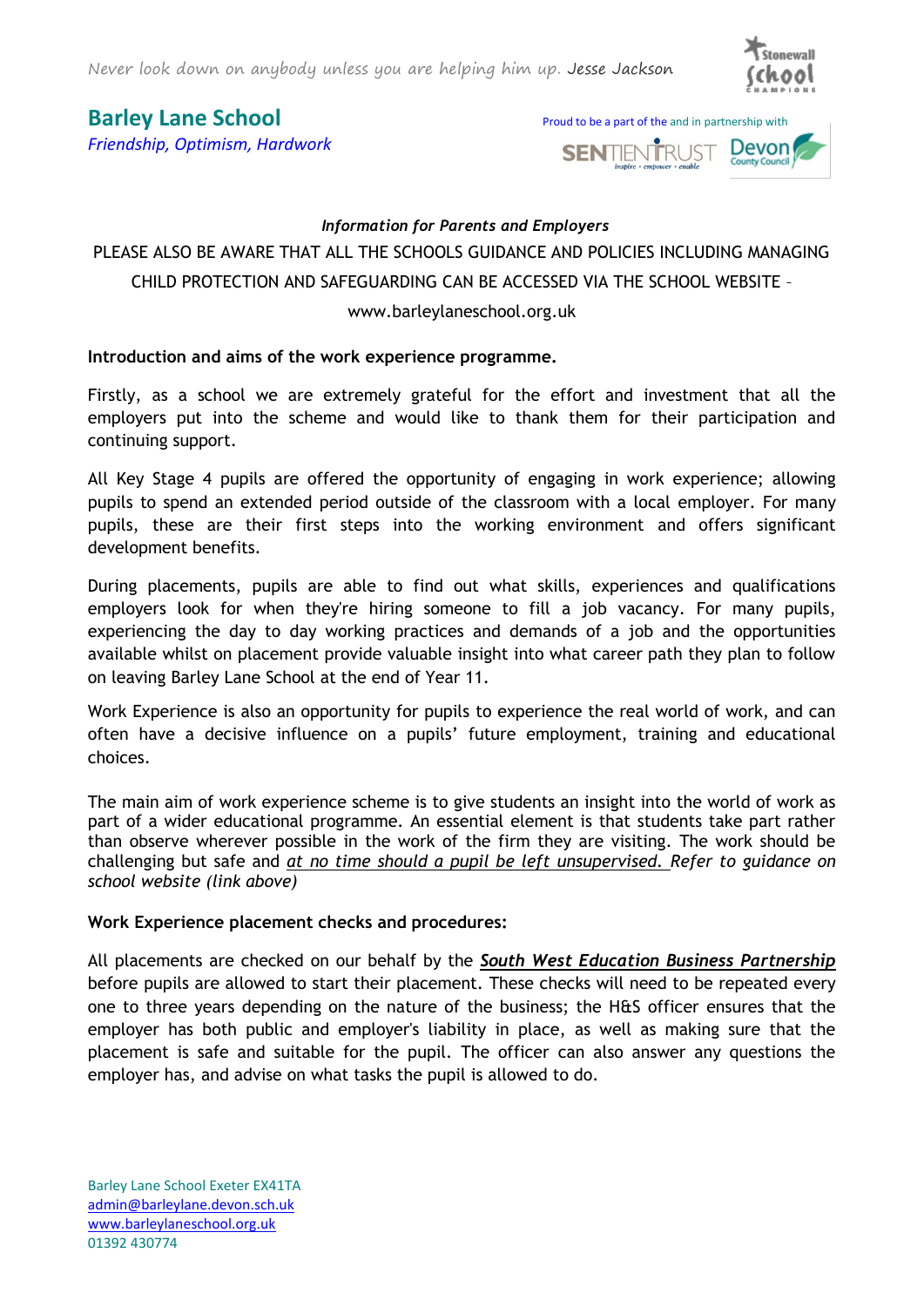

*Friendship, Optimism, Hardwork*





All placements must be submitted on the schools work experience forms. These include a signed medical declaration, a parental consent signature and also a signed employer risk assessment. All forms must be returned to Mr Jones who will arrange for the necessary checks to be made.

*No placement will start without fully completed documentation, a robust health and safety check and authorisation from Mr Jones that the placement may go ahead. The school may wish to take up the option of enhanced DBS check just to be diligent in matters of child protection and safety.* 

Students also get the chance to develop many necessary life and employment skills such as teamwork, self reliance, independence, leadership and management; whilst also improving their self-confidence and communication skills, helping them to work better with other people in further or higher education, as well as in their future careers.

The choice of employer and the application process is a very important part of the overall work experience programme. Any local employer can be approached to provide an unpaid work experience placement as long as they have both Public Liability and Employer's Liability insurance cover. *This insurance cover is non-negotiable*.

Past experience has proven that placements organised by the pupils, often with the assistance of a parent/guardian, in partnership with the school have a very high success rate. It seems that students who are not involved in the application process find it difficult to apply the sufficient level of importance to the overall programme and placements inevitably break down.

## **Further Information**

Students are encouraged to identify their preferred potential placements and the help of parents, carers and staff in doing this is greatly appreciated.

We are always looking for new placements for our students and if any parents or carers can offer a placement to one of our students, or would like to know more about what is involved in providing a work experience placement then please contact us on the details below.

## **Extended Work Experience**

We also have an ever increasing number of students in Years 10 and 11 who are studying vocational courses and many of them attend an extended work experience placement to compliment their studies. This is usually for one day a week for part or whole of their yearly academic timetable. This is fully negotiated with the parent/guardian as part of either an Individual Education Plan (IEP) and also as part of an alternative package whereby parents have requested and accepted that the conventional classroom setting is failing to meet the full educational need of their child.

All placements are subject to an initial taster session which suits both parties and if successful is extended in 6-week blocks. Some placements have lasted all academic year and are dependent on a continued positive relationship.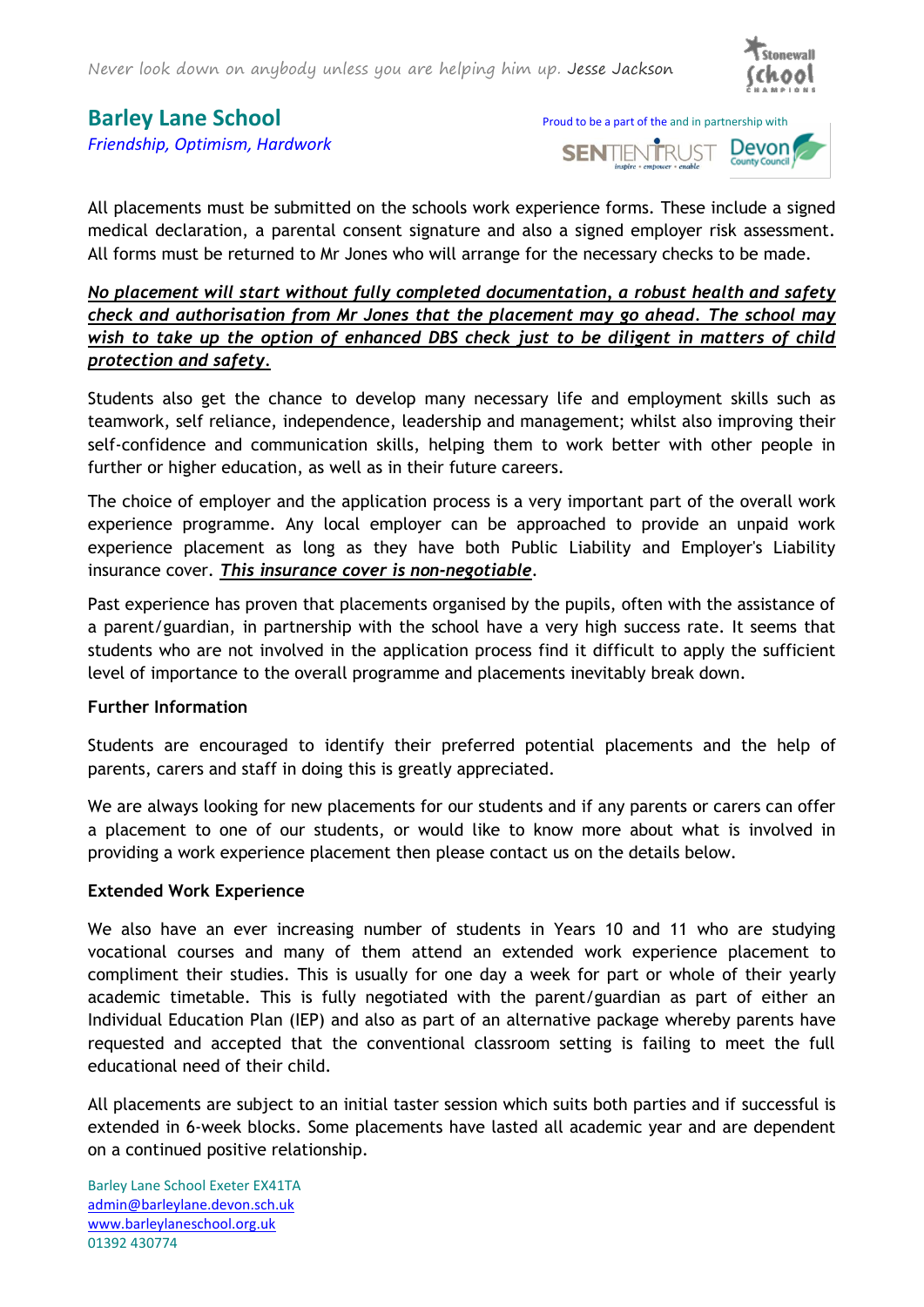Never look down on anybody unless you are helping him up. Jesse Jackson



*Friendship, Optimism, Hardwork*





## **Legislation**

**FOR FURTHER INFORMATION PARENTS AND EMPLOYERS ARE ENCOURAGED TO READ THE FOLLOWING DOCUMENTS;**

**Guidance on the Employment of Children (2009). Enc.**

**Work Experience Guide for Schools. Enc.**

Arrangements for schemes are controlled by The Education (Work Experience) Act. When there is statutory restriction on the employment of young people, for example, work with electricity, dangerous machines or hours at work limitations, these would continue to apply.

*A child may not be employed before 7.00 a.m. or after 7.00 p.m.*

*In conjunction with working time regulations act (1998), no child should work for more than 8 hours in a day, or for more than forty hours per week.* 

*In addition to this, it is a reasonable expectation of the school that a child should be given breaks of reasonable length of no less than 1 hour in total throughout an 8 hour day.*

*Finally, pupils should not be expected to participate in work experience during school holidays, current details of dates are enclosed, or can be found at*

*<https://new.devon.gov.uk/educationandfamilies/school-information/school-term-dates>*

**For new businesses we will send you a copy of this information and reminders will be sent out to existing partners.** 

### **Health and Safety**

**The Health and Safety at Work Act 1974**, requires the employers to ensure that young people on work experience are not exposed to risks to their health and safety and particular care needs to be taken to avoid activities where there may be such a risk. Adequate supervision must be exercised throughout the placement, although a main characteristic of the scheme is student participation with observation of other activities. The employer should ensure that any necessary protective clothing or equipment is worn. Employers should comply with the **Health and Safety at Work Act 1974** and in particular should advise students about key aspects on the first day.

#### **Insurance**

As indicated above, students should not be required to work with or near dangerous machinery, or in environments that are hazardous for any other reasons. These precautions should minimise the risk of accidents. However, since this risk can never be eliminated the employer should protect himself by insuring against claims from students in respect of any accident allegedly caused by negligence of the employer or his staff. This insurance may already be available under the policy which the employer is legally obliged to take out against claims from his employees or under any Public Liability policy he may have effected.

Barley Lane School Exeter EX41TA [admin@barleylane.devon.sch.uk](mailto:admin@barleylane.devon.sch.uk)  [www.barleylaneschool.org.uk](http://www.barleylaneschool.org.uk/) 01392 430774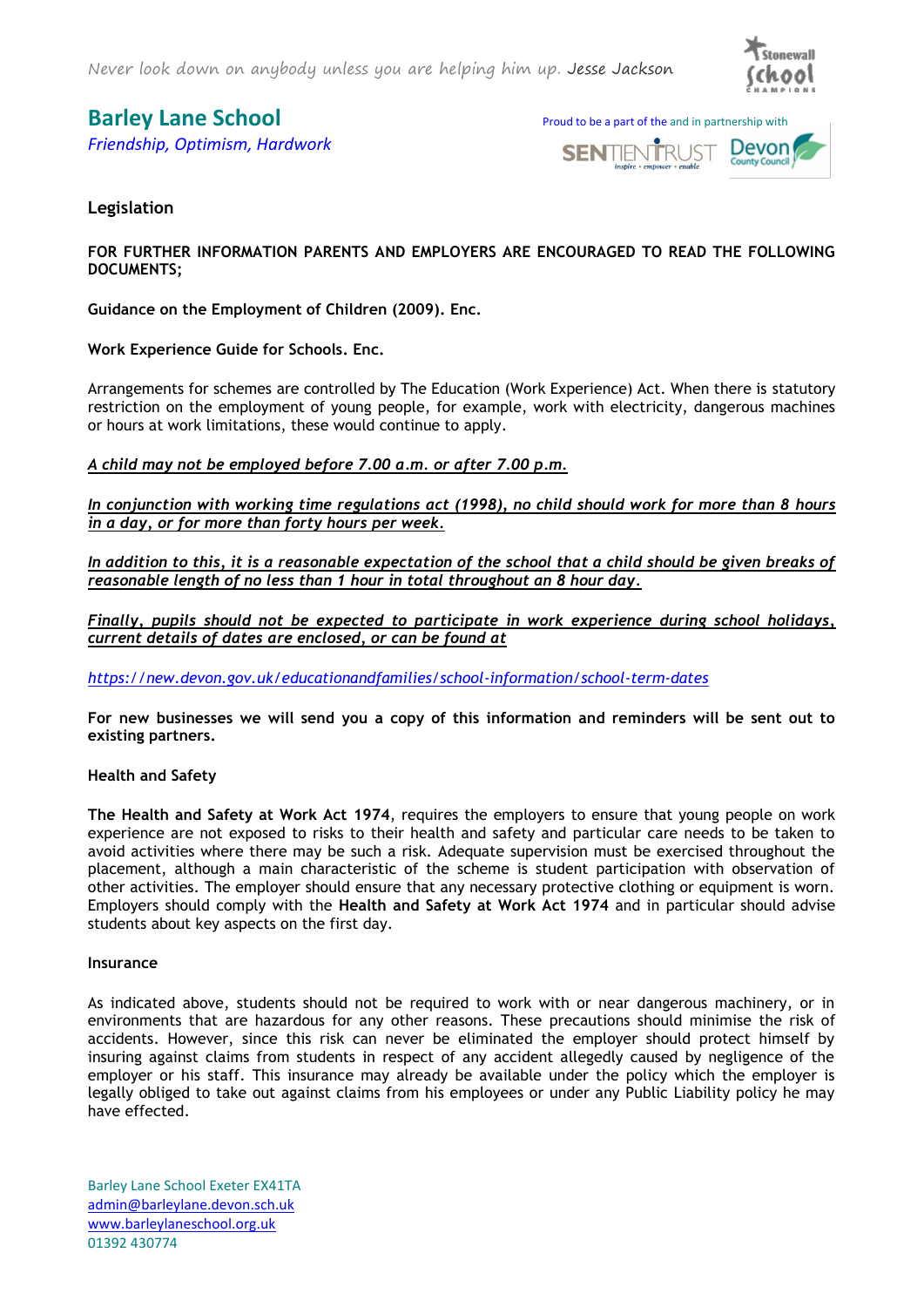

*Friendship, Optimism, Hardwork*

**Barley Lane School** Proud to be a part of the and in partnership with



The Devon Education Business Partnership, which has a responsibility for Health and Safety checking, may require an employer to produce evidence that in one way or another he is covered against claims from students. Students are not employed under a Contract of Service and are not entitled to the benefits of the **National Insurance (Industrial Injuries) Act 1965** in the event of injury through accident. In the case of accident or sickness the employer should notify the school as soon as possible.

#### **Arrangements**

Employers will be contacted by Devon EBP in order to check Health and Safety and Insurance requirements.

Parents' consent to the placement is requested and the students are briefed as to what will be involved. Medical information is obtained to ensure that students do not undertake work experience which may be harmful or dangerous. Students are briefed about Health and Safety issues and given a booklet prior to their placement. As the experience is regarded as part of the education programme employers are not expected to pay students.

#### **Further Information and Risks**

**In the unlikely event that one of our pupils exhibits rude, unruly, or continued risky or non compliant behaviours, then they should be given the opportunity to be politely asked to leave the premises. Should they fail to comply with reasonable requests to stop any form of non compliance then please contact the following people.**